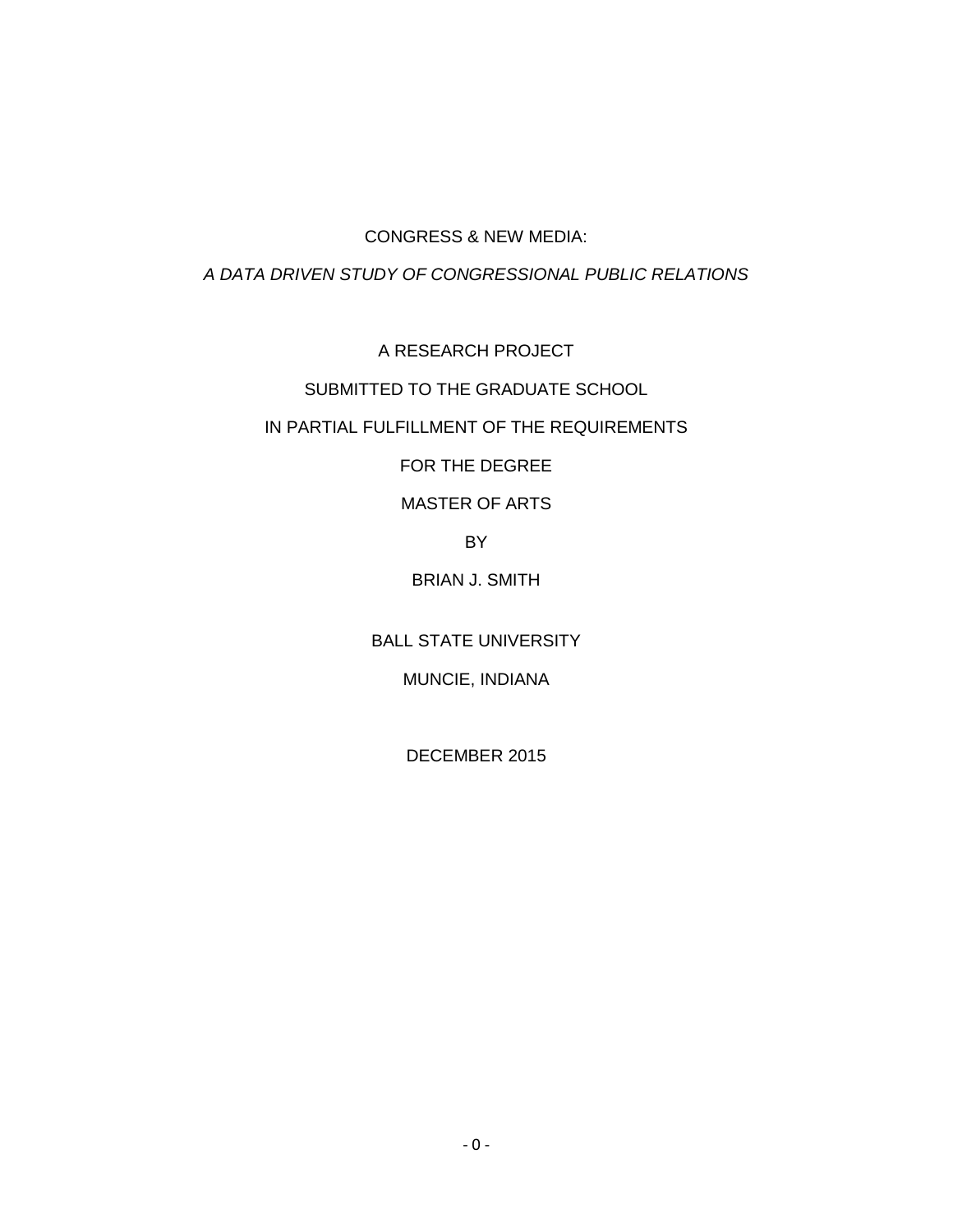### **ABSTRACT**

**RESEARCH:** Congress & New Media: *A Data Driven Study of Congressional Public Relations* **STUDENT:** Brian J. Smith **DEGREE:** Master of Arts **COLLEGE:** Sciences and Humanities **DATE:** December 2015

**PAGES:** 22

The primary focus of this study aims to provide a comprehensive time series analysis of the United States Congress and the extent to which supporting congressional staff have been relied upon to deliver modern public relations strategies involving New Media. Supporting data and related research suggests that turnover activity for legislative seats in the House and Senate have continually introduced a higher concentration of official press functions with each proceeding session of Congress among individual members, standing committees, and leadership offices (though not proportionally). Through an extensive collection and examination of congressional disbursement records, this study explores the hierarchical concentration of New Media skillsets identified as the primary function for press staff supporting key congressional groups. The findings of this study offer evidence to congressional researchers regarding the extent of New Media messaging developed and managed by congressional staff members servicing each of the national parties as well as individual political actors.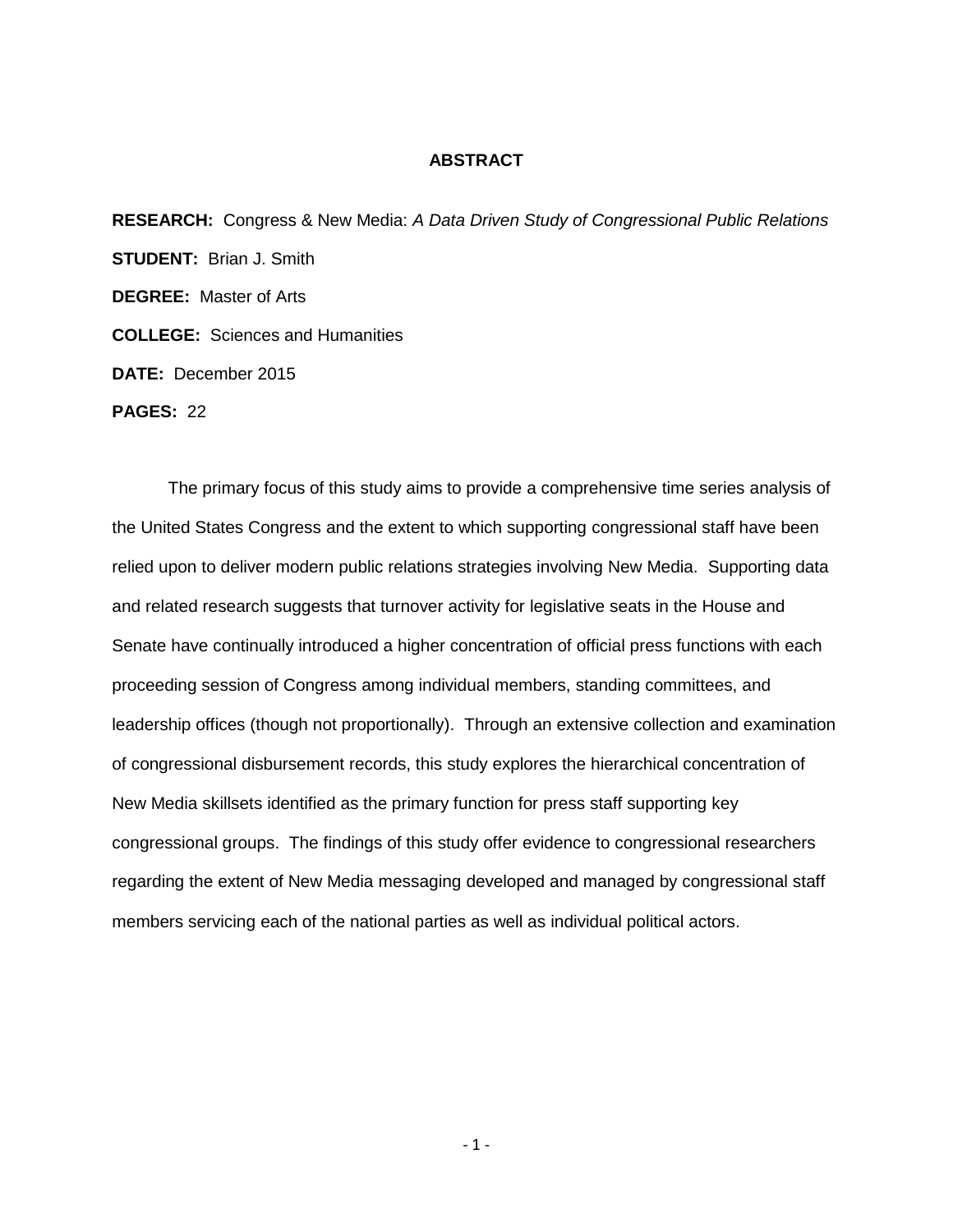### **Congress & New Media:** *A Data Driven Study of Congressional Public Relations*

Brian J. Smith, Graduate Student Professor Daniel Reagan, Chairman of the Political Science Department Ball State University – December 2015

### **Introduction**

Scholars of the United States Congress have frequently attempted to reconcile the dramatic differences that exist between the modern legislature and that of prior sessions. Unlike the legacy environment of "regular order" that is attributed to the post-World War II era, our current congressional environment is routinely fueled by a competitive nature of partisanship continuously broadcasted through modern television, radio, and social media outlets. While decades of enhanced media coverage have gradually normalized our associations of Congress to the flare of its partisan dialogue, leading academics have diligently focused on the behavior of the institution itself by assessing the internal staffing arrangements publically reported by members on the Hill. From decades of congressional disclosures, researchers have catalogued and documented the transformation of staffing levels for individual congressional members, standing legislative committees, and presiding leadership offices since reports were first published publically in 1964.

In support of this field of research, this exploration builds upon decades of congressional research data and integrates reported totals with summary statistics sourced from modern electronic disclosures by the House of Representatives beginning in 2009. Combined, the collected data depicts the internal staffing assignments supporting congressional actors inside the halls of Congress over the span of the last four decades. As a contribution to the field, this study identifies the extent to which congressional staff members have been increasingly utilized to pursue modern public relations campaigns by key groups on the Hill. Among other effects, such campaigns have fueled a growing demand among key officials for congressional staff that

 $-2 -$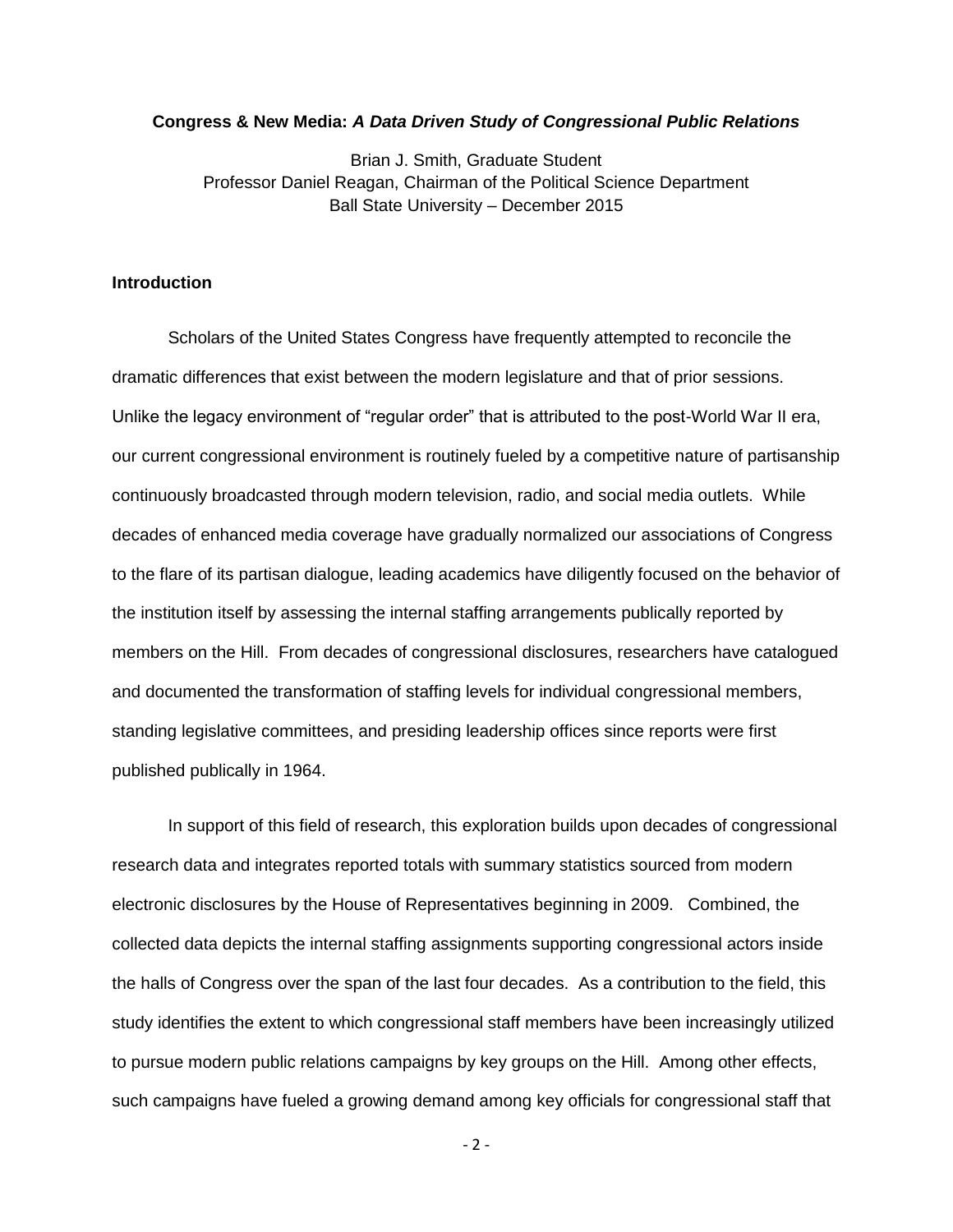are assigned to official press responsibilities, and more specifically, New Media public relations strategies. Based on the findings of this study, the growing demand for staff members that specialize in New Media outlets such as Facebook, Twitter, Google+, YouTube, and Instagram have been most prominent among committee officials and leadership groups within the House. To support these findings, personnel compensation disclosures from the House's Statement of Disbursements (SoD) were cited from leading academic literature and congressional scholars leading up to 2008. For data reported after 2008, public document file (PDF) source data were published by the House from late 2009 through 2014. From this source data, itemized reporting of congressional receipts and disbursements were delivered using supporting Python programming libraries to extract, transform, and load reported personnel compensation totals for intended time series analysis (see Appendix for additional information on Python). Once accessible for statistical analysis, the data-driven observations required for this research were made possible.

In order to convey a sense of perspective into the rapidly changing environment of Congress over the last four decades, this research cites leading academic literature that describes the post-World War II congressional environment and its associated staffing levels leading up to 2008. Through a historical examination of congressional staffing allocation, modern reporting provided by the House can be better understood as it pertains to larger institutional changes that have occurred on the Hill. This study will also cite specific actions taken by prior congressional leaders that have exerted greater control over Congress and the provisioning of legislative resources. As a result of these reforms, leadership in the House has effectively restructured the institutional incentives and behavioral norms of Congress for individual members and standing committees. As these transformations have persisted within the legislature, subsequent congressional leaders have elevated partisan themes to available media outlets in effort to stimulate "outside" messaging activity by individual House members

- 3 -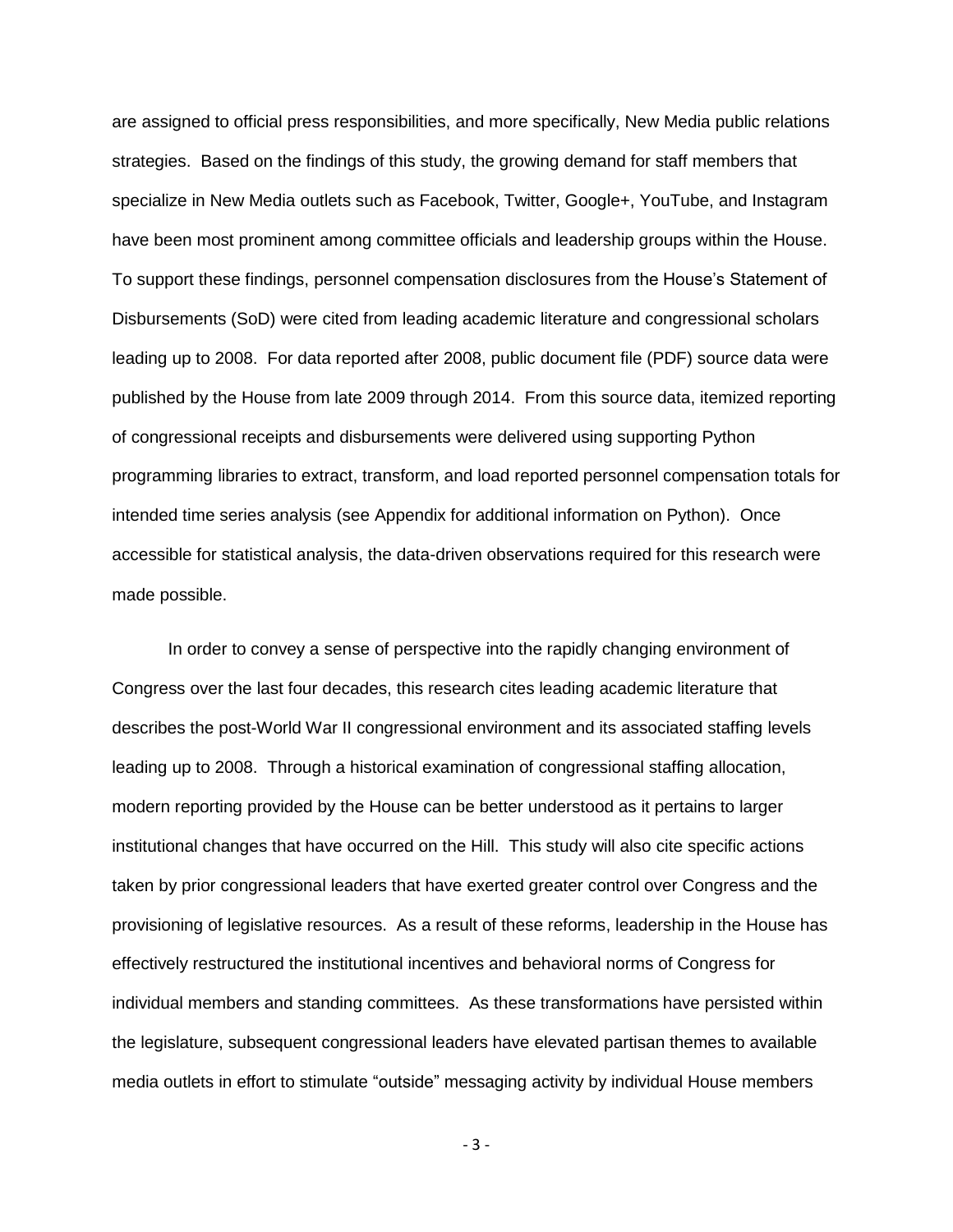and associated legislative committees. As most scholars would agree, this modern brand of "outside" messaging by members of Congress is at the core of what intensifies today's nature of political partisanship. As a final component of this research, this study will provide supporting tabular data and graphical evidence that depict the rise of modern public relations and New Media functions supporting key groups within the legislature. By capturing and depicting the growth of reported press activities within the House, scholars can more definitively quantify the degree to which modern institutional resources are utilized to deliver public relations strategies that function as part of today's legislative process.

#### **The Institutional Behavior and Structure of Congress**

Congressional scholars maintain that the behavior of individual members in today's Congress is distinctly different to that of prior congressional sessions immediately following World War II. Historically, researchers have described the work of the legislature as being insular, ordered, and committee-driven in its official functions (Rohde 2005). Sponsored legislation was routinely introduced to members of supporting committees, who jointly held the responsibility of assessing proposed changes and determining their intended effects on public policy. During this process of legislative deliberation, supporting congressional staff members served under official position titles such as Legislative Director, Legislative Assistant, or as otherwise assigned Legislative Aides (Hammond 1977). In direct support of committee work performed within the House, these assigned staff members held the collective responsibility of contributing to the review process of proposed bills by providing substantive policy analysis and actively assisting lawmakers and fellow staffers.

Even then as partisan disagreements existed over the means and methods used to deliver public services, senior legislators routinely encouraged junior members to find ways to deliberate potential issues within committee in a bi-partisan fashion with colleagues from across

- 4 -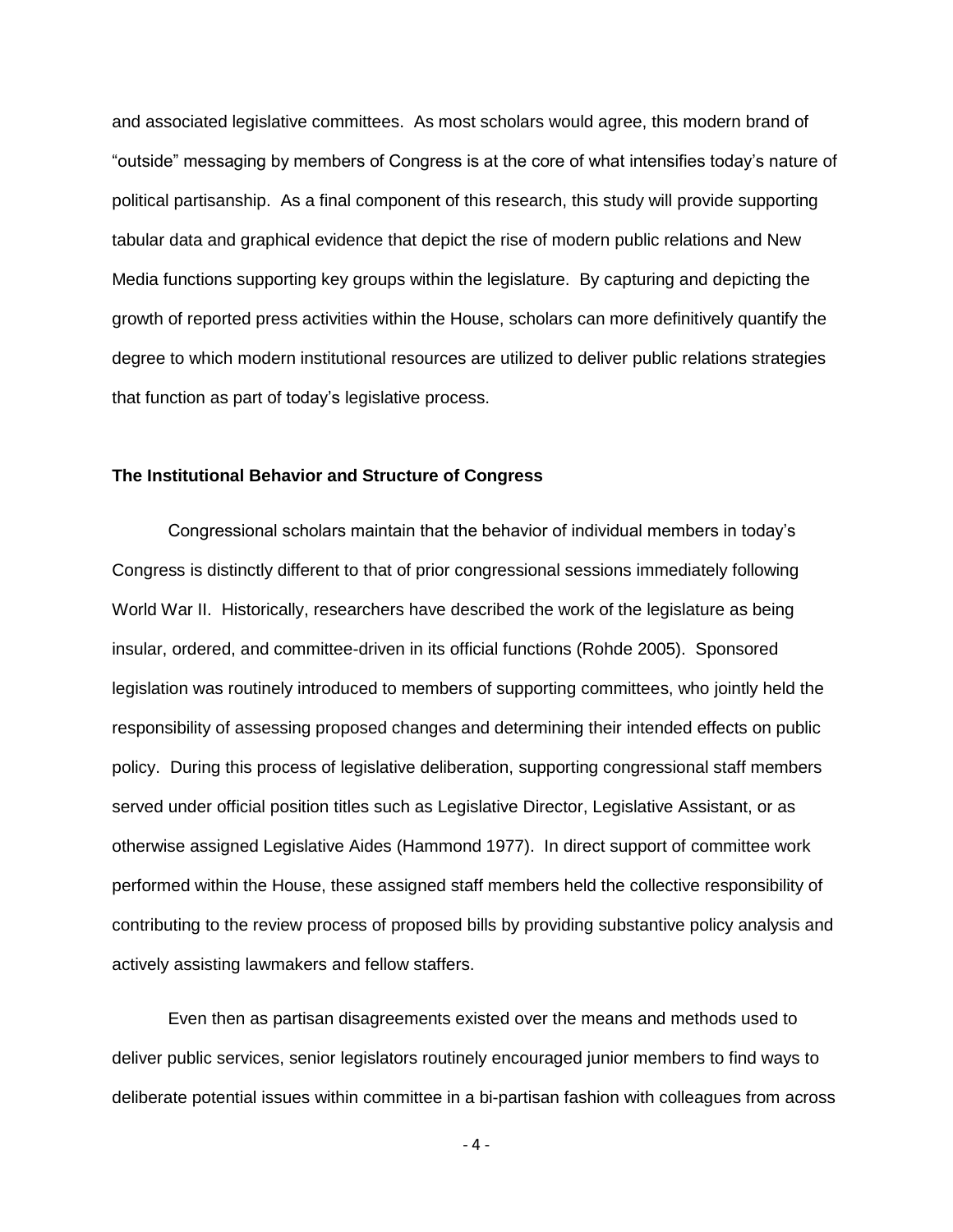the aisle (Fenno 1962). Through this insulated environment of committee deliberation and review, members of Congress were consistently urged to work together on proposed legislation through their supporting staff members before sending bi-partisan recommendations to presiding chairmen (Shepsle 1989). Upon the guidance given to House members from these long-standing committee chairs, most legislative votes went along with the respective committee's developed recommendations.

While this nature of 'regular order' can be quickly recognized as a core function of the legislature, official media functions were historically reserved for the congressional leadership circles on the Hill. Such exclusivity of press functions was intentionally designed by leadership in the House as a means to provide consistent national messaging for each of the respective parties against rival political opposition. This reservation for press functions among key members of Congress was often insulated even further through personal relationships held with featured columnists and correspondents who routinely reported on news emanating from the Capitol (Sullivan and Uslaner 1978). Since the nation's founding, newspaper reporting served as the primary means of news and information for the majority of Americans. It was during this legacy era that printed media outlets initially provided an important editorial function for organizing, prioritizing, and disseminating news pertaining to national issues and matters of public policy. Stated differently, the tradition of printed media served as an integral component to educate the American public on issues being deliberated by Congress at the national level.

By comparison, today's environment on Capitol Hill looks much different to that of prior legislative sessions. While modern congressional committees continue to serve as a proving ground for proposed policy changes at the national level, the internal environment for congressional actors is a much different place. Breaking away from the committee-driven rules of prior legislatures, leadership in the House instituted a series of changes beginning in the 1970s (Rieselbach 1994) and again in the 1990s (Schickler 2005) that gradually restructured

- 5 -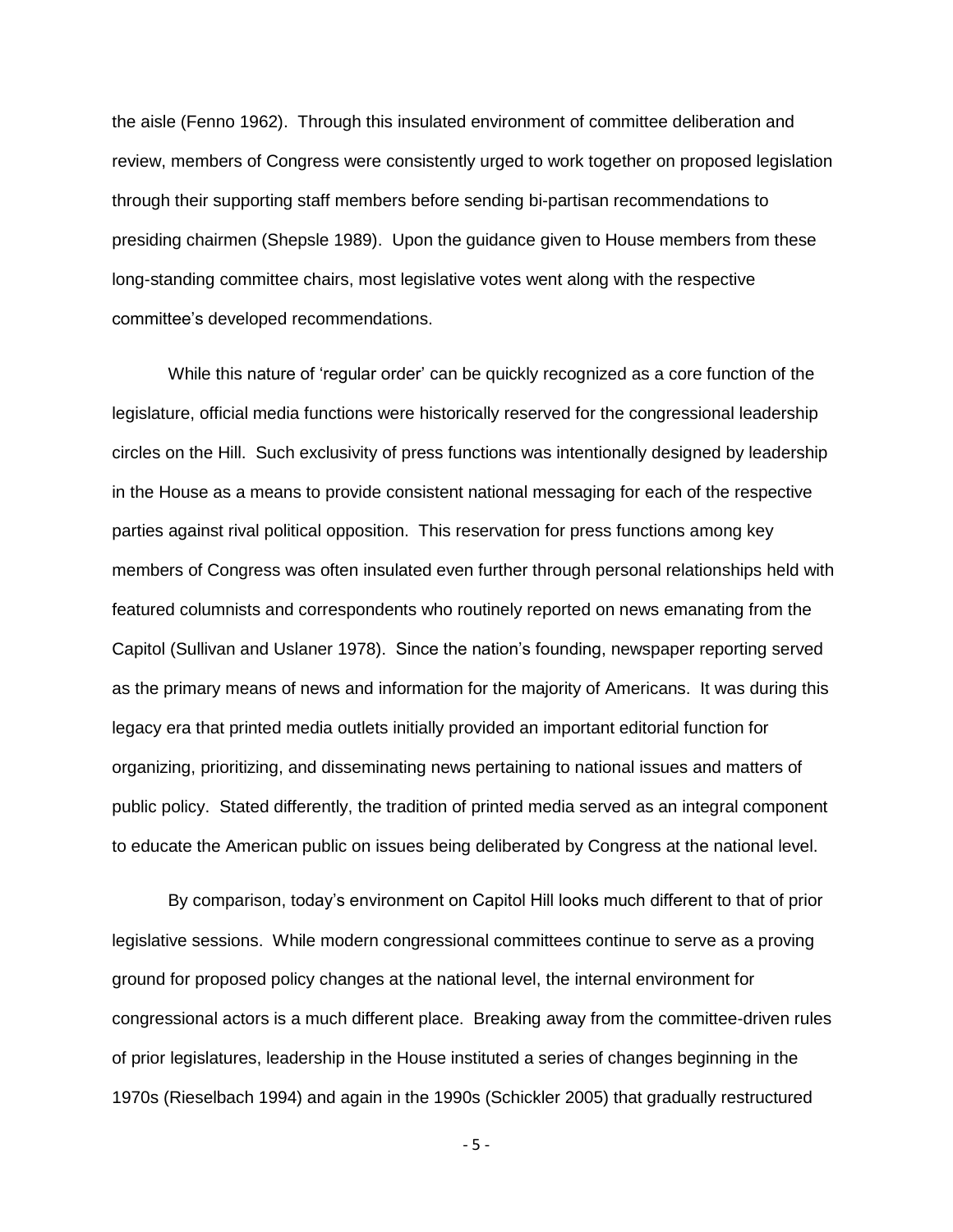committee appointments and assumed a greater level of assertion over assigned staffing resources. These changes were accelerated beginning in 1994, when House Democrats lost their 40 year majority to Republican control and watched from the sidelines as Newt Gingrich (R-GA) was selected as Speaker of the House beginning in 1995. Under Speaker Gingrich, Republican officials were charged with advancing the policy goals outlined under the heavily publicized "Contract with America" in part by limiting the number of years members could serve as a committee chair. As a result of these reforms, from the end of 1994 to 2001 only half of all House committee chairs were reported as being the most senior members of their panels: a ratio that has changed little since then (Stewart 2011).

Through these committee-centric reforms within the legislature, congressional leadership has effectively strengthened its position in the House by injecting partisan influences into the core environment of legislative work. At the same time, a range of emerging media outlets continued to evolve our national news cycle (Cohen 2006). Subsequent years have witnessed a continuing trend among House leaders to assert new stakes of control over the legislature by awarding committee chair appointments to members who have proven most successful at fundraising or demonstrating partisan loyalty through public messaging (Evans 2011). Both Democratic and Republican led Houses have accelerated partisan themes by encouraging individual members to echo these ideologies by way of their supporting congressional staff (Malecha and Reagan 2012). The results have yielded our modern legislative environment in which legislators have proven more eager to engage with national media outlets on behalf of each of the national parties.

### **The Rise of Partisanship & Congressional Public Relations**

 The institutional transformation on Capitol Hill that reflects our current legislative environment has largely been the byproduct of an evolving power structure deep within the halls

- 6 -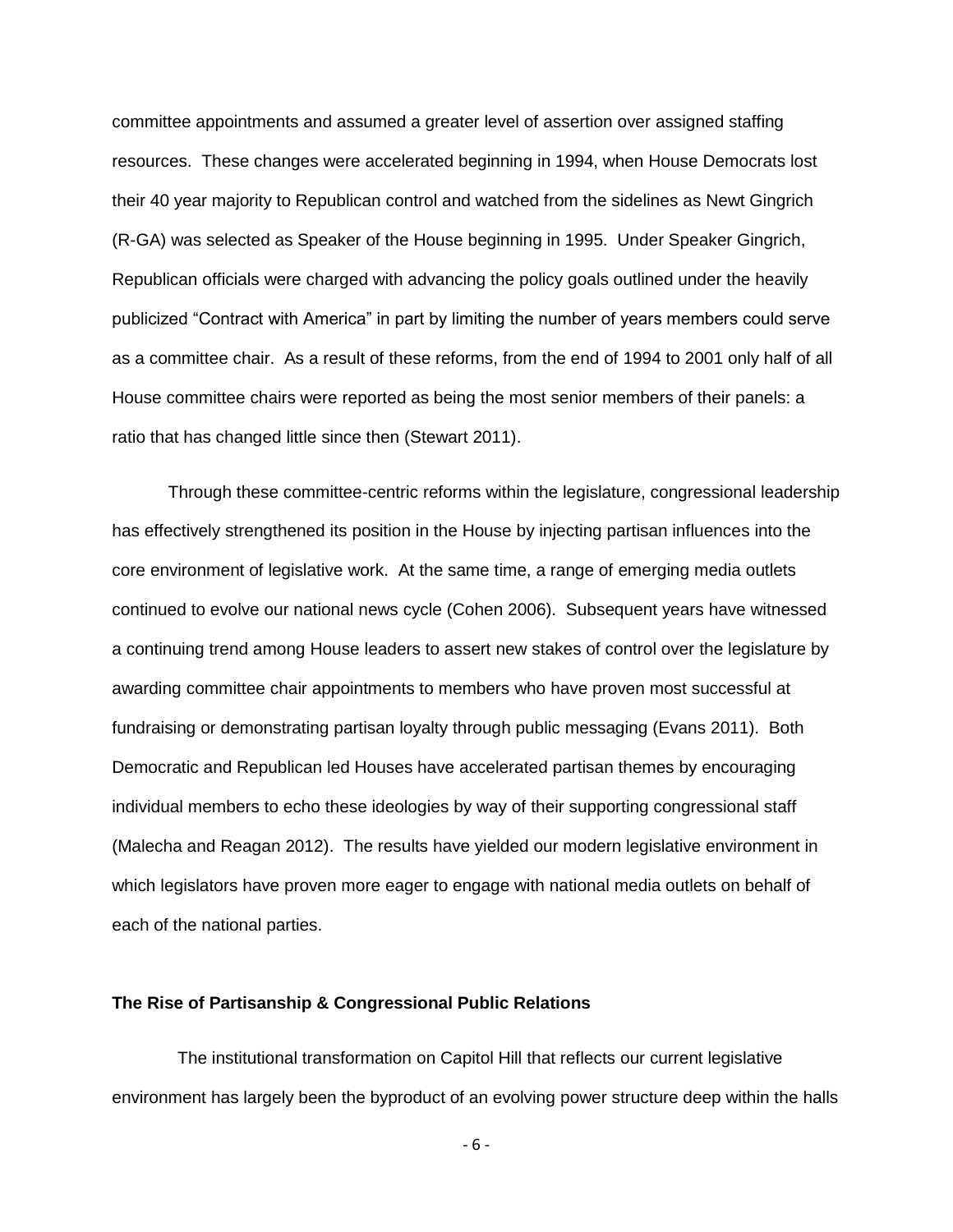of Congress. While prior legislatures have often been characterized as being "insular" and "ordered" within their official committee-centric functions, an outpouring of partisan messaging from congressional leaders and the growing availability of emerging media outlets has prompted individual actors to go "outside" in effort to engage public discussion and to build national constituent support for legislative causes. As a result, a growing concentration of political messaging through mainstream radio and television has increasingly allowed members of both political parties to fuel a competitive environment of partisanship in order to provide public contrast against political opposition (Jacobs 2010). Simultaneously, demonstrated skills in modern communication strategies have grown in importance and today are commonly seen as a prerequisite for leadership within both major parties. In order for ambitious members of Congress to rise through the ranks of their peers, a combination of communication skills and political acumen must be demonstrated in front of the cameras, lights, and microphones of the press (Stolberg 2008).

When considering this media-centric dynamic within Congress, there is an underlying importance regarding congressional staff and the rise of official press functions within the legislature from a historical perspective. Beginning in 1994 under Speaker Gingrich, the Republican-led House reduced the total number of assigned committee staff by roughly onethird for the year in which changes took effect (Peterson and Reynolds 2010). While these cuts were calibrated to satisfy the Republican base after a historic victory in the House, they also accelerated a growing concentration of power that had begun to accumulate among leadership of both major parties. In order to illustrate the magnitude of these cuts within the House, the following data table reflects staffing levels reported for each legislative group within Congress since 1979 (Vital Statistics on Congress 2008). While the House Statement of Disbursements will be discussed in greater detail later with this paper, data presented below for 2009 and 2014

- 7 -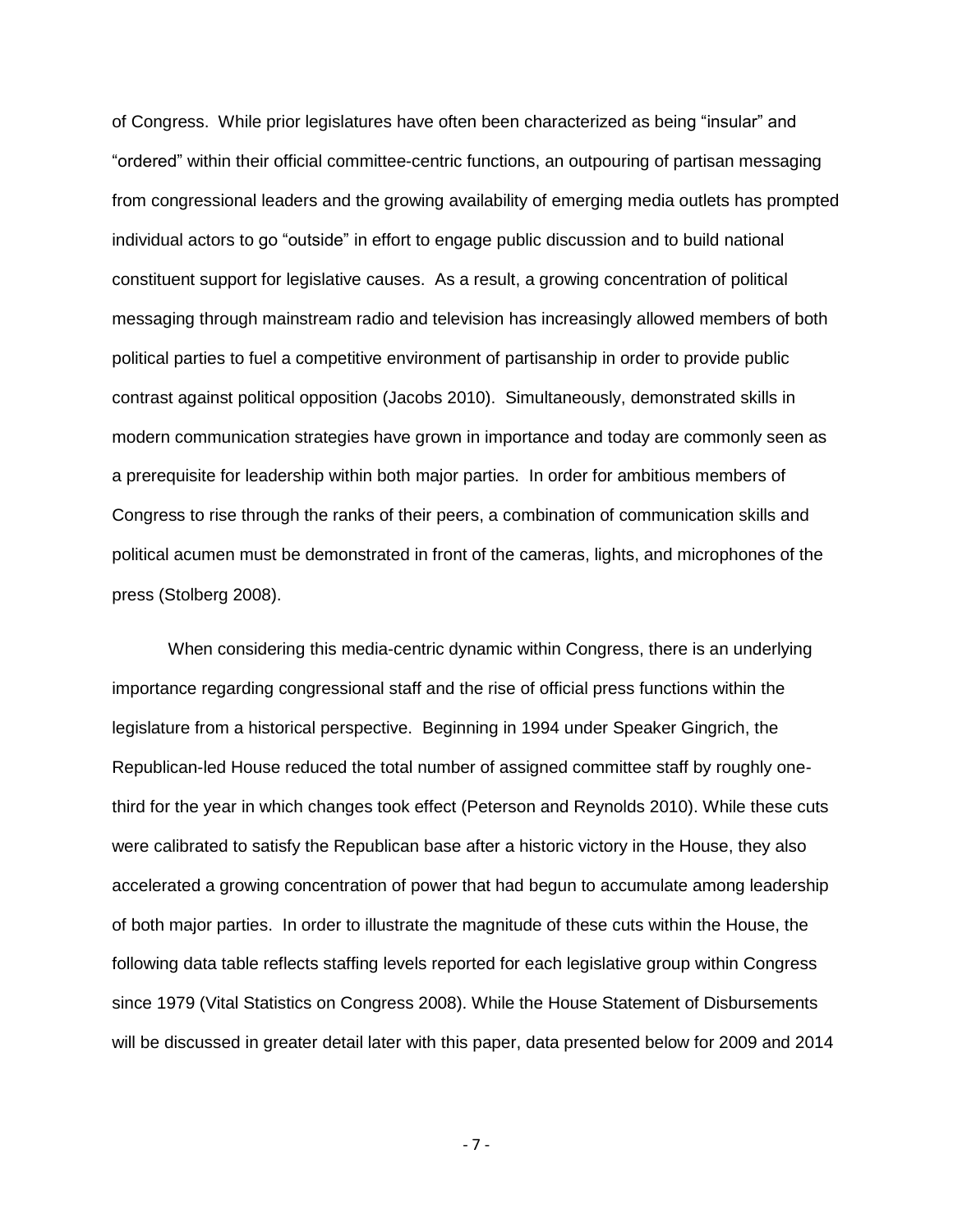reflect calculated personnel compensation records that were assembled from public disclosures as part of this research (see Table 1).

| <b>House of Representatives</b><br><b>Staff Totals</b> | <u>1979</u> | <u>1985</u> | 1989  | <u>1995</u> | <u>1999</u> | 2005  | 2009  | 2014  |
|--------------------------------------------------------|-------------|-------------|-------|-------------|-------------|-------|-------|-------|
| <b>Committee Staff</b>                                 | 2.027       | 2.136       | 2.267 | 1.266       | 1.267       | 1.272 | 1.324 | 1,344 |
| <b>Personal Offices</b>                                | 7,067       | 7.528       | 7.569 | 7,186       | 7.216       | 6,804 | 6.907 | 6,955 |
| <b>Leadership Offices</b>                              | 162         | 144         | 133   | 134         | 179         | 176   | 189   | 229   |
| <b>Subtotal</b>                                        | 9,256       | 9,808       | 9,939 | 8,586       | 8,662       | 8,252 | 8,420 | 8,528 |

*Table 1 (See Appendix for Full Graph)*

#### *Sources: Vital Statistics on Congress (2008); House Statement of Disbursements (2009 & 2014)*

As reflected by the subtotals of Table 1, the number of supporting staff assigned to members of the legislature underwent a dramatic decrease in committee staff from the years between 1989 and 2009. According to the collected data, the largest change to congressional staffing levels occurred among committee staff (-42%) and personal offices (-9%), respectively. These figures are further emphasized by evidence that cites the erosion of legislative policy positions among standing committees within the House. According to supporting research, staffing changes surrounding the events of 1995 have had a sustaining impact on continuing committee assignments and have eroded the ability of available staff members to contribute to the traditional legislative process (Wonderlick 2013). Stated differently, any measured growth of official press positions reported since 1995 have increasingly come at the expense of positions that had historically been dedicated to active study of public policy and traditional legislative analysis.

Following the intensive depletion of committee staff within the House beginning in 1995, reported staffing totals have fluctuated widely between standing legislative groups. Within the past twenty years congressional staffing levels among committees for House Administration (-

- 8 -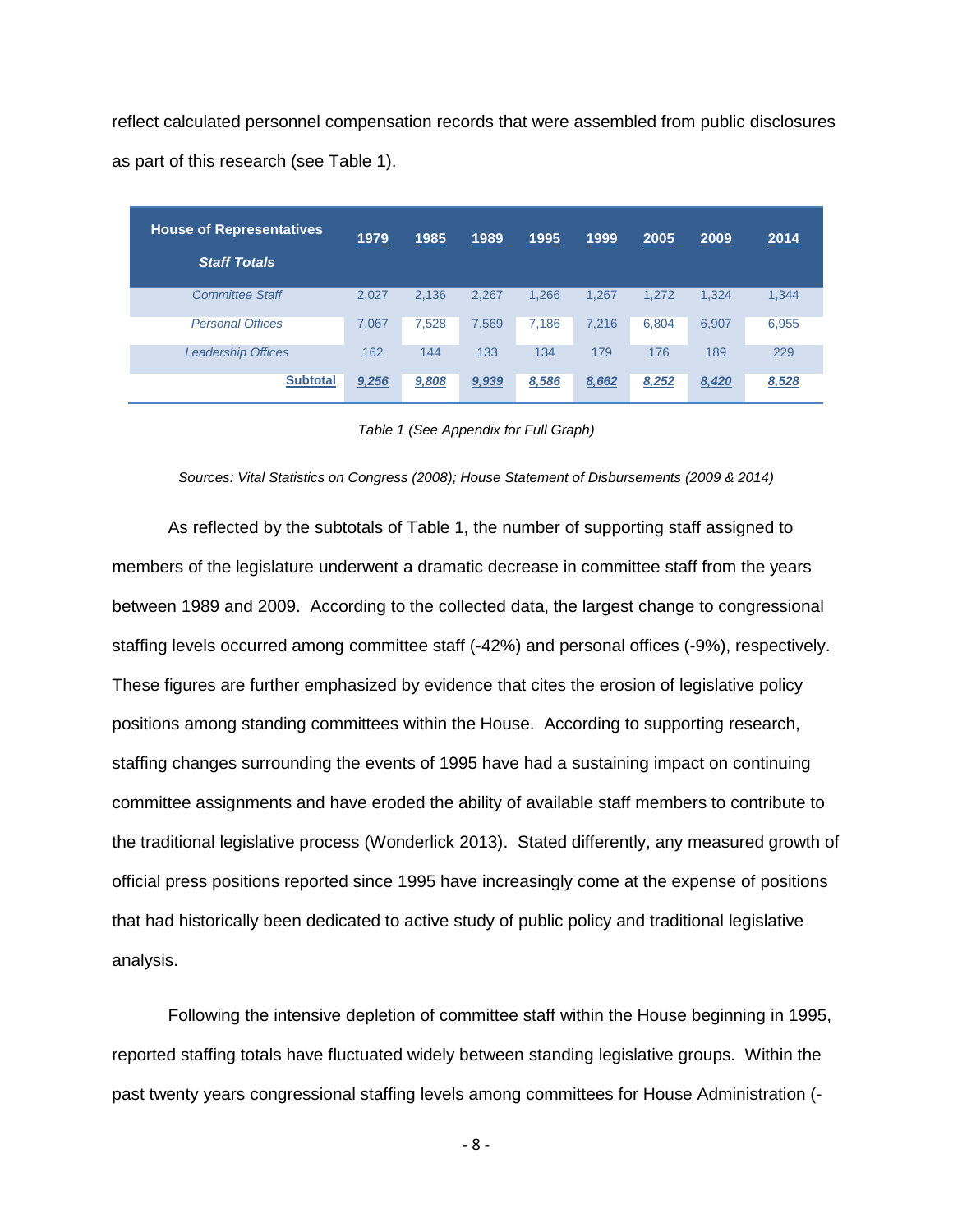85%), Rules (-27%), Budget (-25%), and Agriculture (-15%) have each sustained continuing reductions to their rolls long after the effects of the Gingrich led shake-up. Just as each of these legislative committees have sustained cuts to their assigned staffing totals, other House committees have successfully recouped assigned staff positions during the same period. Resurgent staffing levels have been identified as part of this research among House committees supporting the policy related work of Energy & Commerce (+55%), Financial Services (+40%), Armed Services (+39%), Judiciary (+38%), Government Reform & Oversight (+28%), Appropriations (+22%), Science, Space, and Technology (+15%), Ways & Means (+13%), and Foreign Affairs (+13%). When combined in their entirety, the total number of official staff positions supporting the work of standing committees in 2014 was calcuated as being eight percent less than after the staffing reductions of 1995. Since that time, legislative majorities have been both won and lost by both major parties in effort to advance competing national policy goals. In order to illustrate the internal shift of staffing resources among established legislative committees in the House, the supporting data table is provided below. Percentages reflected within the table below represent changes to House committee staff from 1995 to 2014 (see Table 2).

| <b>House Committee</b><br><b>Staff Totals</b> | <u>1985</u> | <u>1989</u> | <u>*1995</u> | <u>1999</u> | 2005 | 2009 | 2014 | % Change<br><b>Since '95</b> |
|-----------------------------------------------|-------------|-------------|--------------|-------------|------|------|------|------------------------------|
| <b>House Administration</b>                   | 275         | 275         | 270          | 35          | 41   | 40   | 40   | $-85%$                       |
| <b>Rules</b>                                  | 45          | 41          | 37           | 35          | 34   | 30   | 27   | $-27%$                       |
| <b>Budget</b>                                 | 109         | 96          | 61           | 68          | 43   | 39   | 46   | $-25%$                       |
| Agriculture                                   | 67          | 69          | 48           | 48          | 42   | 42   | 41   | $-15%$                       |
| Transportation & Infrastructure               | 84          | 83          | 70           | 80          | 65   | 85   | 68   | $-3%$                        |
| <b>Natural Resources</b>                      | 73          | 67          | 56           | 69          | 64   | 59   | 56   | 0%                           |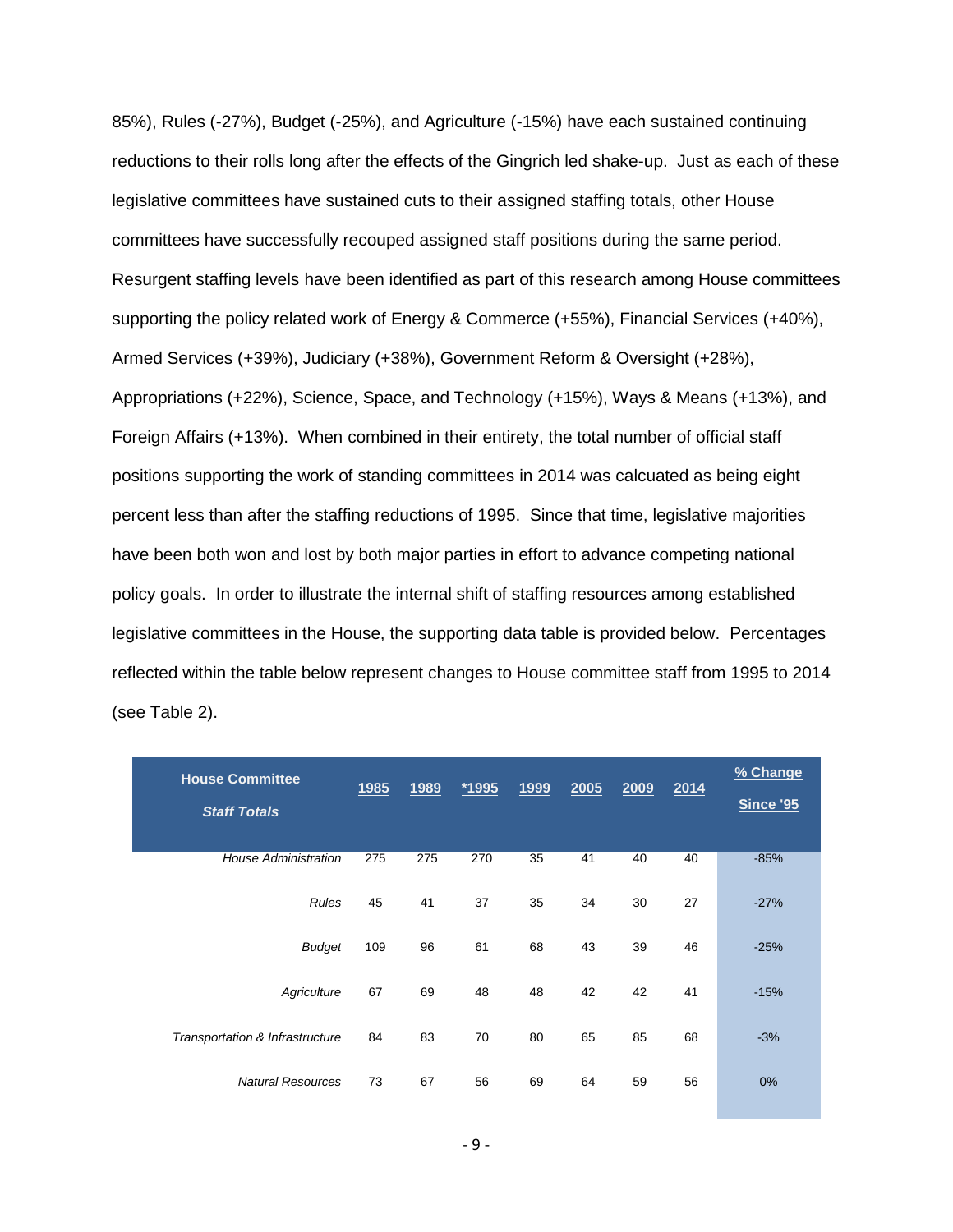| <b>Small Business</b>        | 53  | 54  | 24  | 30     | 31  | 26  | 25  | 4%  |
|------------------------------|-----|-----|-----|--------|-----|-----|-----|-----|
| Veteran's Affairs            | 32  | 41  | 28  | 30     | 28  | 32  | 29  | 4%  |
| Ways & Means                 | 99  | 94  | 60  | 66     | 73  | 68  | 68  | 13% |
| Foreign Affairs              | 97  | 98  | 62  | 68     | 75  | 75  | 70  | 13% |
| Science, Space, & Technology | 78  | 79  | 48  | 59     | 60  | 54  | 55  | 15% |
| Appropriations               | 182 | 196 | 126 | 158    | 164 | 207 | 154 | 22% |
| Govt Reform & Oversight      | 86  | 82  | 75  | 129    | 108 | 52  | 96  | 28% |
| Judiciary                    | 81  | 80  | 47  | 70     | 73  | 70  | 65  | 38% |
| <b>Armed Services</b>        | 64  | 66  | 44  | 57     | 58  | 68  | 61  | 39% |
| <b>Financial Services</b>    | 90  | 108 | 48  | 59     | 62  | 65  | 67  | 40% |
| Energy & Commerce            | 162 | 138 | 67  | $90\,$ | 87  | 71  | 104 | 55% |
|                              |     |     |     |        |     |     |     |     |

#### *Table 2 (See Appendix for Full Graph)*

*Sources: Vital Statistics on Congress (2008); House Statement of Disbursements (2009 & 2014)*

While the data indicates that House committees have witnessed a flurry of institutional reforms for assigned staffing resources, the internal composition of necessary skillsets have also changed in an important way. Following the Gingrich speakership, party leaders in the House have placed a greater emphasis on members' abilities to develop and promote communication campaigns that underscore the ideological differences of political opposition. Speakers Dennis Hasert (R-IL), Nancy Pelosi (D-CA), and John Boehner (R-OH) have all demonstrated partisan preferences when appointing members to key committee slots (Malecha and Reagan 2004). By selecting chair appointments in this fashion, the institutional norms and internal behavior of committee members has gradually evolved to become less autonomous when compared to the traditional legislative environment, and more outward-oriented through public communication efforts with available media outlets. As a result, the traditional order of

- 10 -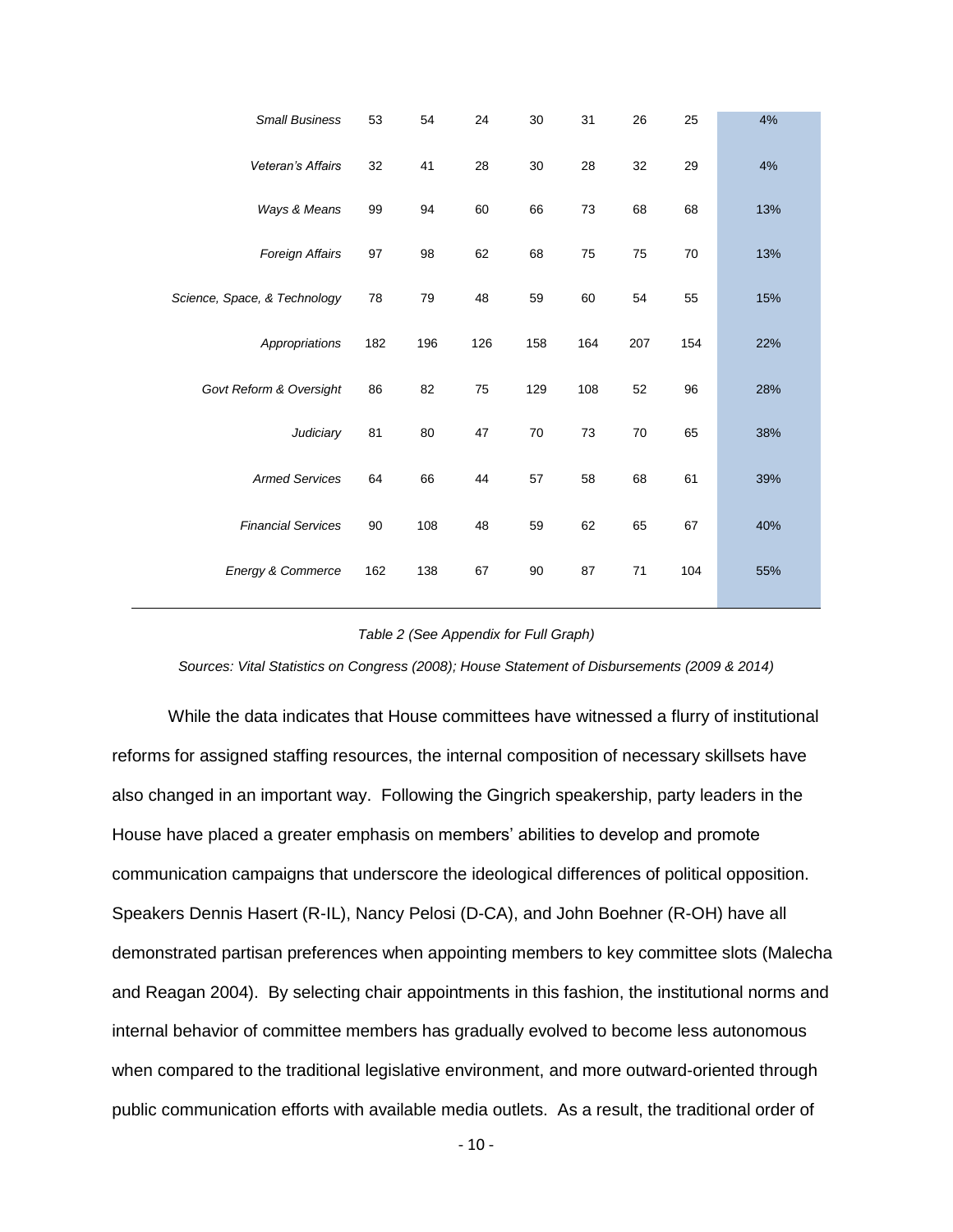policy-driven committee work has largely eroded from today's legislature, just as ambitious members of Congress have accelerated the polarizing brand of public dialogue stemming from national partisan themes.

In this capacity, incentive structures on the Hill have been reorganized by House leadership and have influenced the growth of staff positions operating with official press functions for key groups (Cook 1989). Consider that in 1979, only 22 percent of House committees had at least one staff member officially assigned to communication responsibilities. By 1999, the concentration of assigned press functions changed dramatically as all but one House committee reported assigned press positions amongst the ranks of their staff (Malecha and Reagan 2015). By 2014, all standing House committees had reported at least one member of their assigned staff operating under such titles as Press Secretary, Communications Director, or other similarly identified Press Staff. These media-centric positions have required staff members to serve as formal spokespersons or public liaisons for assigned committee officials, individual Representatives, and members of House leadership. To capture the distribution of press-based positions among key groups within the House, consider the following data table summarizing four major functional concentrations that were widely identified within the House's disbursement data for 2014 (see Table 3).

| <b>House Staff Concentration</b><br>(2014) | <b>Administrative</b> | <b>Counsel &amp;</b><br><b>Advisors</b> | <b>Legislative</b> | <b>Press</b> | <b>Subtotal</b> |
|--------------------------------------------|-----------------------|-----------------------------------------|--------------------|--------------|-----------------|
| <b>Committee Staff</b>                     | 349                   | 367                                     | 533                | 95           | 1,344           |
| <b>Personal Offices</b>                    | 3.826                 | 847                                     | 1.726              | 556          | 6.955           |
| <b>Leadership Offices</b>                  | 64                    | 67                                      | 35                 | 63           | 229             |

*Table 3 (See Appendix for Full Graph)*

*Source: House Statement of Disbursements (2014)*

Data from Table 3 indicates four major functional concentrations commonly reported for the vast majority positions supporting legislative groups on the Hill. For administrative based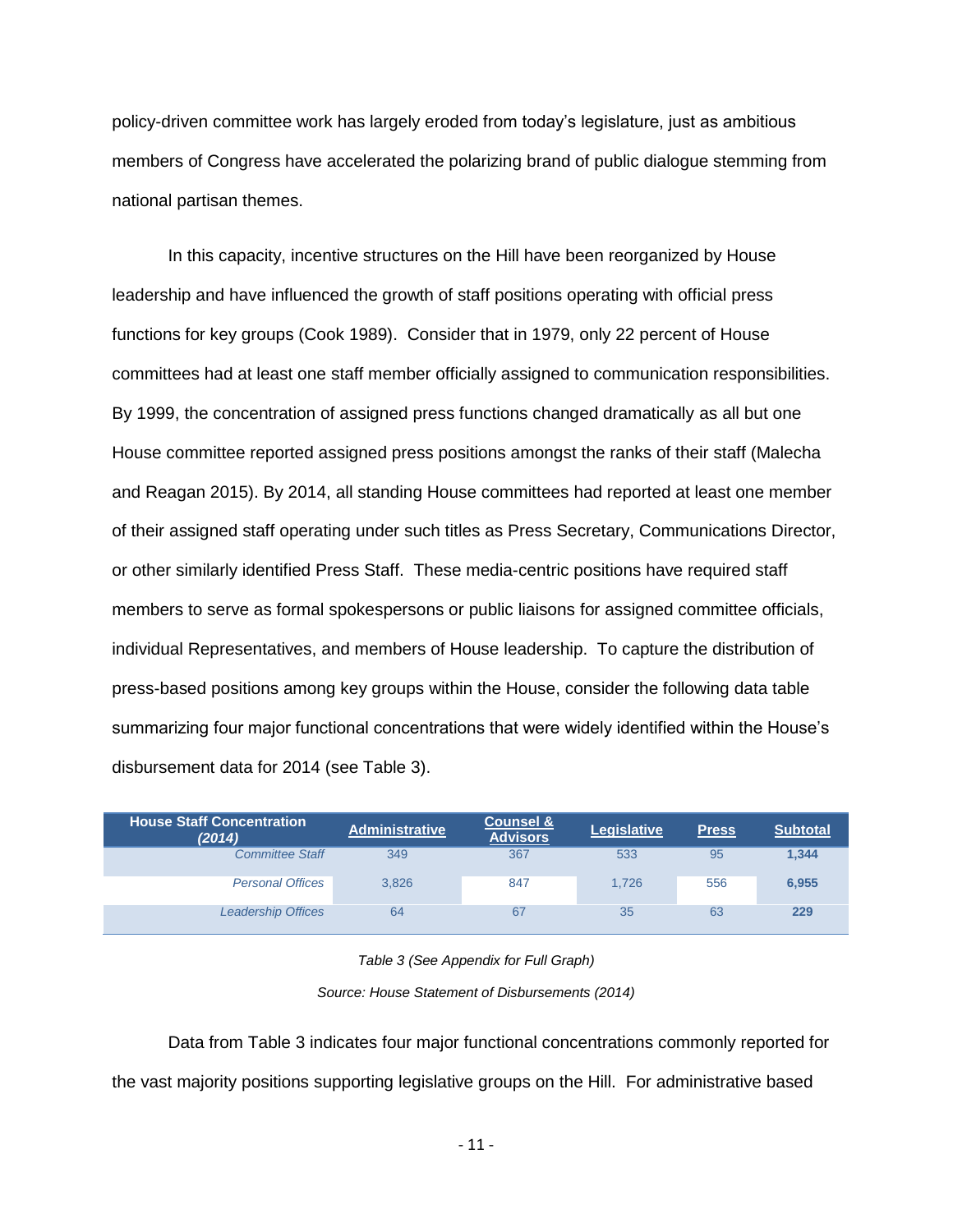positions, the demands of constituent casework, scheduling, and related clerical responsibilities make up the most prominent share of congressional member's personal offices (an estimated 55% of assigned staff). Beyond the nature of these common administrative responsibilities, members of Congress also rely on the support of more senior staff members to provide a range of individual counsel and advisory services to individual offices. As evidence by the data, counsel and advisory positions in 2014 were most abundant among House leadership offices (29%) and legislative committees (27%) for the total share of respective staff positions, while policy-centric legislative positions were most prolific among standing committees (40%) and personal offices (25%). While we may anticipate the concentration of legislative staff to be the strongest among House committees, the historical context of these institutional resources represent a smaller pool of staff compared to sessions of Congress that pre-date the Gingrichled shakeup. Just as the total number of committee staff has continued to decline since 1995, House payroll data gathered as part of this research suggests that the infusion of press-related functions have grown seemingly at the expense of traditional policy-centric assignments.

Furthermore, the disbursement data from 2014 indicates that House committees and personal offices reported comparable levels of press-related positions among their supporting staff (7% and 8%, respectively). While press concentrations have slowly risen within each of these legislative groups, it is the House's internal leadership structure that boasts the largest percentage of press-based positions of all legislative groups studied (28%). For press positions located among House leadership, official position titles were found among staff members occupying a wide range of specialty positions designated with New Media concentrations. A sampling of these specialized position titles included New Media Press Secretary, Director of Digital Media, New Media Director, Digital Communications Director, or similar descriptions encompassing social or online media concentration. In order to demonstrate how New Media positions compare to traditional position assignments found within Congress, the following table

- 12 -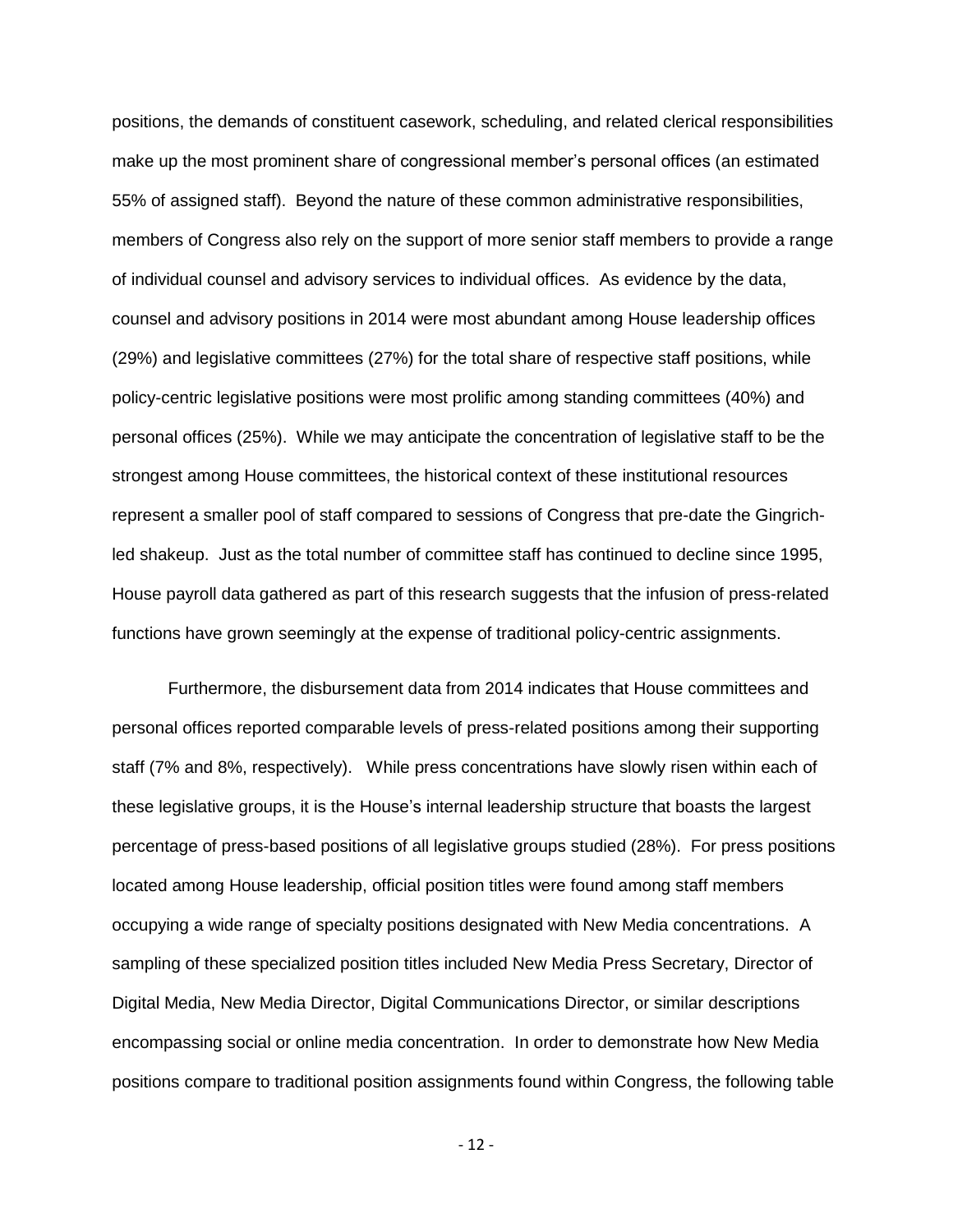of position compensation is provided below and sorted according to the respective averages that are identified among each legislative group (see Table 3).

| <b>House Position Titles</b> | <b>Committee</b><br><b>Staff</b> | <b>Personal</b><br><b>Offices</b> | Leadership<br><b>Offices</b> | <b>Average</b><br><b>Compensation</b><br>(2014) |  |
|------------------------------|----------------------------------|-----------------------------------|------------------------------|-------------------------------------------------|--|
| CHIEF OF STAFF               | \$143,181                        | \$116,302                         | \$129,985                    | \$129,823                                       |  |
| <b>LEGISLATIVE DIRECTOR</b>  | \$122,620                        | \$<br>75,304                      | \$106,741                    | \$101,555                                       |  |
| COUNSEL-ADVISOR              | \$114,468                        | \$<br>62,279                      | \$113,290                    | \$<br>96,679                                    |  |
| <b>PRESS SECRETARY/</b>      | \$                               | \$                                | \$                           | \$                                              |  |
| <b>COMMUNICATIONS DIR</b>    | 87,351                           | 57,688                            | 79,698                       | 74,913                                          |  |
| STAFF ASSISTANT (DC)         | \$                               | \$                                | \$                           | 58,873                                          |  |
|                              | 89,358                           | 33,586                            | 53,677                       | \$                                              |  |
| <b>NEW MEDIA (PRESS)</b>     | \$                               | \$                                | \$                           | \$                                              |  |
|                              | 47,419                           | 41,725                            | 67,501                       | 52,215                                          |  |
| <b>CASEWORKER</b>            | \$                               | \$                                | \$                           | \$                                              |  |
|                              | 50,021                           | 42,850                            | 57,355                       | 50,075                                          |  |
| <b>SCHEDULER</b>             | \$                               | \$                                | \$                           | \$                                              |  |
|                              | 52,784                           | 43,503                            | 41,929                       | 46,072                                          |  |
| PRESS STAFF (DC)             | \$                               | \$                                | \$                           | 45,101                                          |  |
|                              | 54,043                           | 36,169                            | 45,092                       | S                                               |  |
| LEGISLATIVE ASSISTANT        | \$                               | \$                                | \$                           | 44,397                                          |  |
|                              | 44,249                           | 42,400                            | 46,542                       | S                                               |  |

#### *Table 4 (See Appendix for Full Graph)*

*Source: House Statement of Disbursements (2014)*

Data from Table 4 represents the typical internal hierarchy of modern staffing arrangements in the House for disclosures made available in 2014. Staff members serving in such capacities as Chief of Staff, Legislative Director, Counsel-Advisor, or Press Secretary/Communication Director were each reported as earning the highest levels of estimated compensation among the ten most frequently classified position types within the House. In terms of legislative groups, the average compensation for senior staff members was reported as being greatest among standing legislative committees and House leadership offices. While these more senior positions have traditionally encompassed a range of managerial responsibilities on the Hill, non-managerial position compensation was estimated as being the most lucrative among Staff Assistants, New Media specialists, and congressional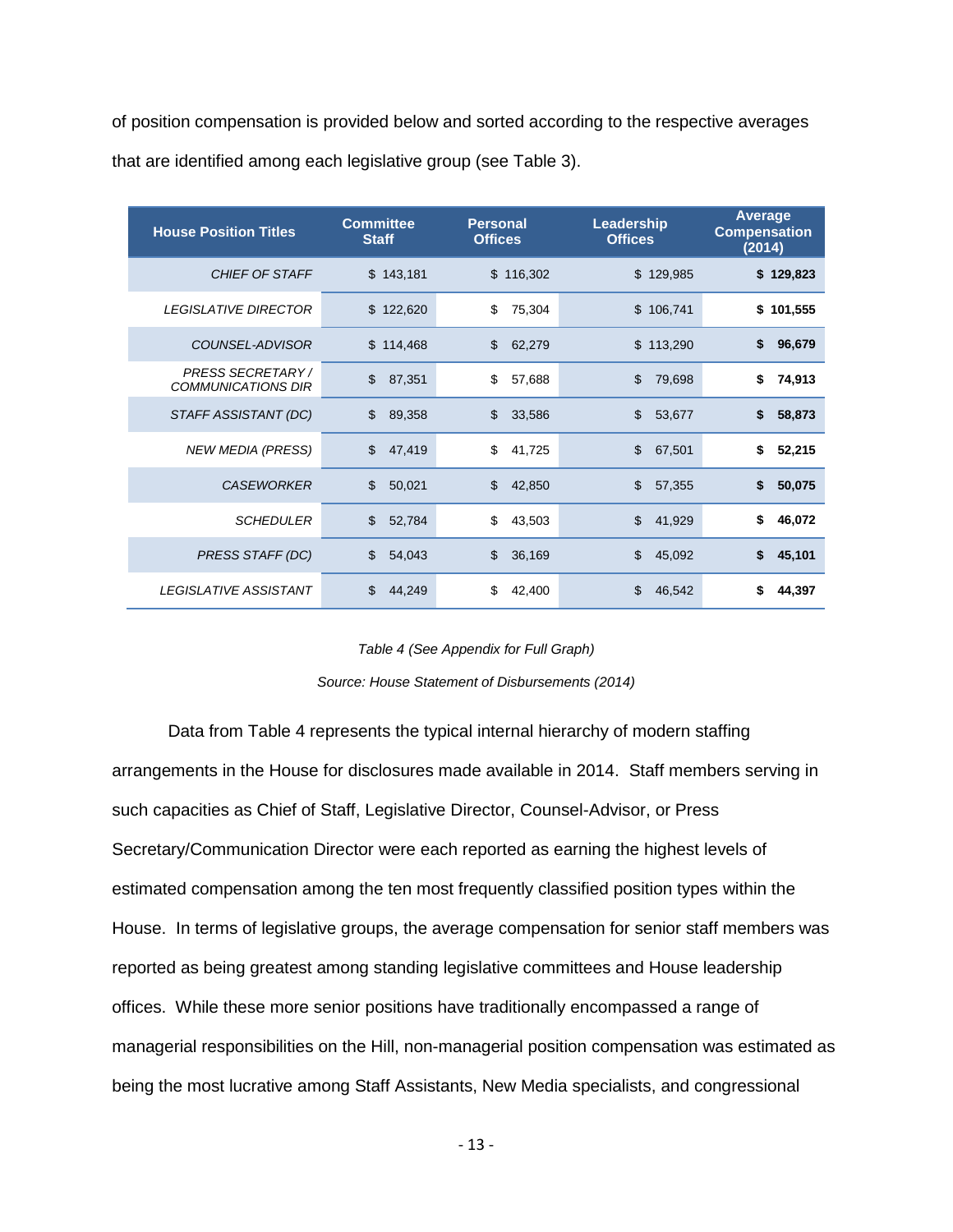Caseworkers. Of these non-managerial assignments in the House, it is the growth of New Media positions that provides congressional researchers new evidence regarding the extent to which internal staffing resources have been utilized to pursue modern public relation campaigns through prevalent social media platforms.

While this data explicitly captures the embedded nature of New Media functions for assigned staff members by their official position titles, the broader implications remain relatively limited to our sources of data (see Appendix for discussion on the House's Statement of Disbursements). By strictly assessing reported position titles and compensation data among a wide variety of daily functions performed by staffers, this research and data analysis is unable to fully capture the collective efforts of managerial influence, shared press functions, or other internal contributors to the development of modern New Media messaging. Stated differently, the exclusion of New Media specialization from an official position title should not suggest that these functions are not performed on behalf of a specific office. Rather, we may only suspect that the use of social media outlets is instead supported by a cast of internal stakeholders in the House, just as the institutional growth of public relations activities within Congress have garnered a new set of responsibilities for assigned staff members.

### **Conclusion**

Many of the internal functions of Congress can be assessed in terms of how congressional staff members are utilized by different groups of the legislature. While we may observe members of Congress utilizing New Media platforms as part of their office's public communication strategy, data presented within this research has identified the greatest concentration of official New Media functions located within the offices supporting House leadership and standing legislative committees. For these groups within Congress, this research has provided new evidence toward quantifying the internal demand of New Media

- 14 -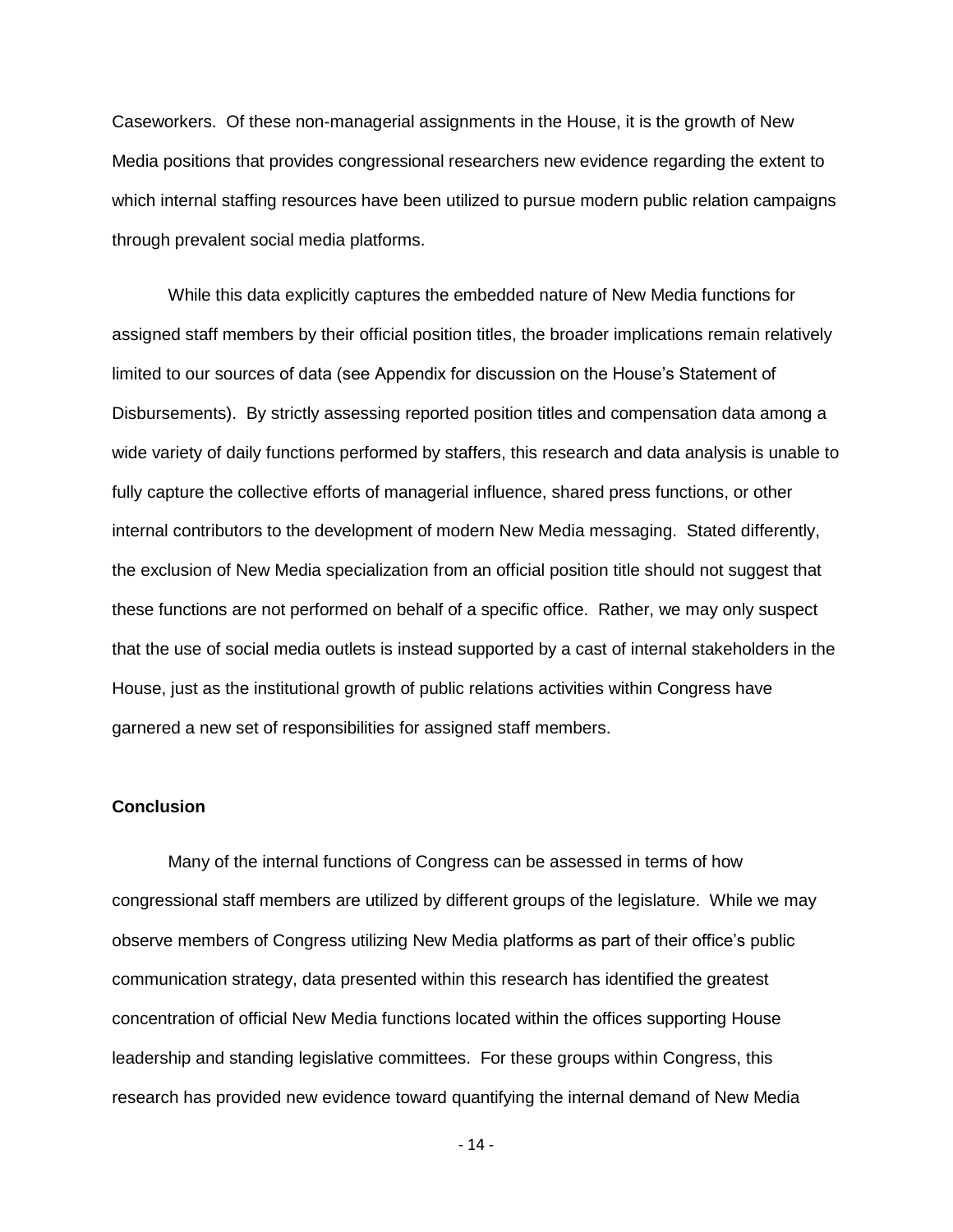skillsets reported by congressional disclosures. In support of existing congressional literature, the largest concentration of press functions in 2014 was assigned to positions supporting the House's leadership offices. As suggested by leading congressional scholars, it is this collective concentration of press staff that have helped to fuel the "outside" communication strategy that is emblematic of the contemporary House, all while the total number of assigned committee resources has continued to erode since the dramatic reforms imposed on House committees beginning in 1995. As a continuing result, the growth of congressional press functions performed by supporting staff have seemingly come at the expense of traditional policy analysis and core legislative study.

As New Media continues to be utilized as an official press function by members on the Hill, it will be important to assess how emerging technology and online user trends continue to shape future demand for congressional resources. Staff members assigned to these types of positions on the Hill will certainly need to keep abreast of developing social media trends as well as enhanced messaging capabilities in order to remain competitive with emerging strategies. As technology continues to change the nature of the national political dialogue, the internal resources dedicated to New Media public relations strategies will be a valuable subject for future analysis. In this way, proceeding congressional disclosures may reveal new insights into the evolving concentration of press and New Media specializations among key legislative groups. For detection of these congressional changes, further data collection and analysis will be needed.

- 15 -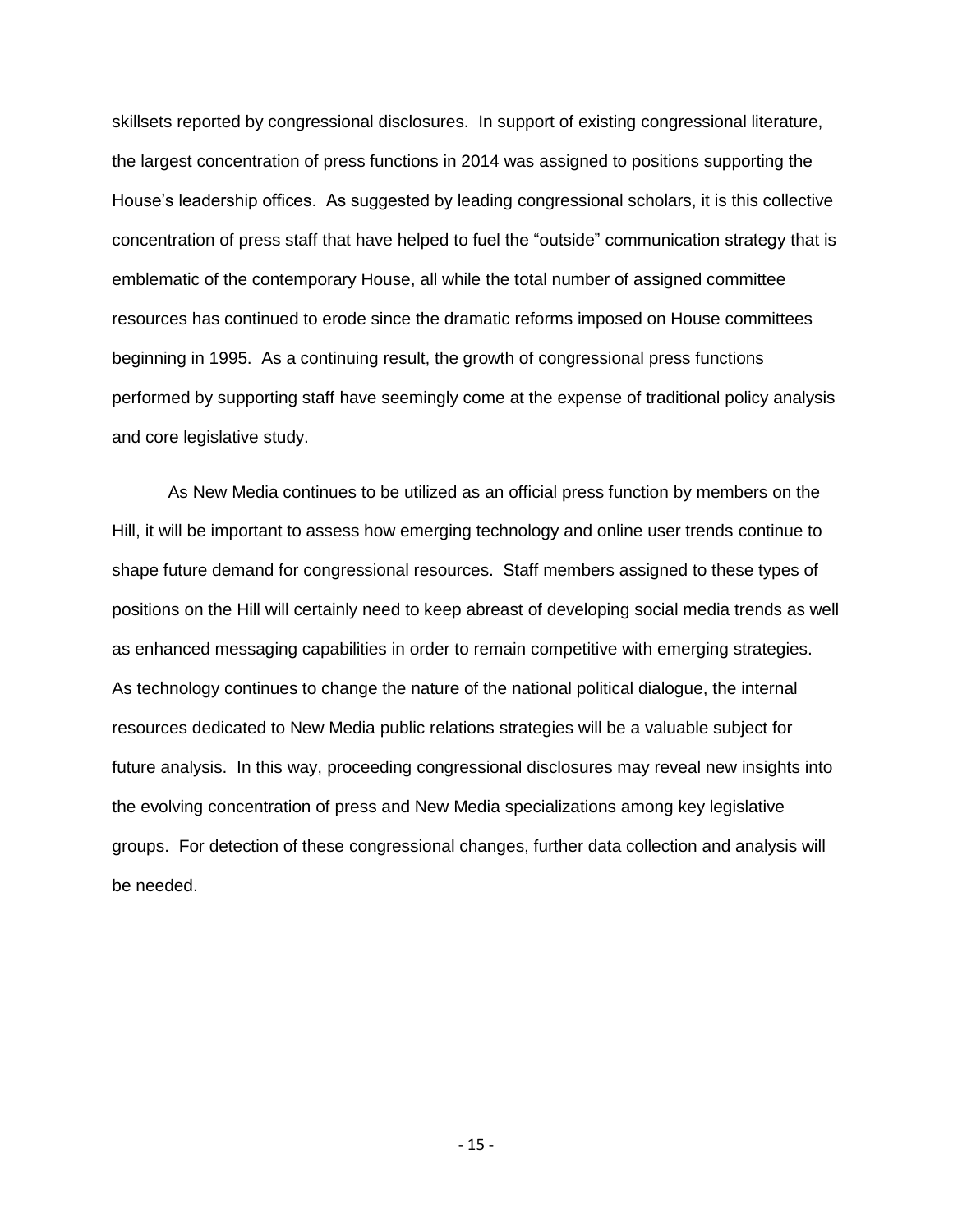# **Bibliography**

- Cohen, Jeffrey E. "News that Doesn't Matter: Presidents, the News Media, and the Mass Public in an Era of New Media." *Readings in Presidential Politics*, 2006: 241-246.
- Cook, Timothy. "PR on the Hill: The Evolution of Congressional Press Operations." In *Congressional Politics*, by Christopher Deering, 63. Chicago: The Dorsey Press, 1989.
- Evans, Lawrence C. "Parties and Leaders: Polarization and Power in the U.S. House and Senate." In *New Directions in Congressional Politics*, by Jamie L. Carson, 65-84. New York: Routeledge, 2011.
- Fenno, Richard. "Congressmen in Committees." *The Journal of Politics (Vol. 36, No. 2)*, 1974: 495-497.
- Fenno, Richard. "The House Appropriations Committee as a Political System: The Problem of Integration." *The American Political Science Review*, 1962: 310-324.
- Hammond, Harrison W. Fox Jr and Susan Webb. "Congressional Staffs: An Invisible Force in American Law Making." 41. New York & London: The Free Press, 1977.
- House of Representatives. "Statement of Disbursements United States House of Representatives." *Statement of Disbursements (Archives).* 2009; 2014. http://disbursements.house.gov/archive.shtml (accessed May 1, 2015).
- Jacobs, Lawrence. "The Presidency and the Press: The Paradox of the White House Communications War." In *The Presidency and the Political System (9th Edition)*, by Michael Nelson, 236-263. Washington, D.C.: CQ Press, 2010.
- Malecha, Gary L., and Daniel J. Reagan. "Coverage of the Postreform House Majority Party Leadership: An Expanding or a Shrinking Image." In *Congress and the Presidency: A Journal of Capital Studies*, by Gary L. Malecha and Daniel J. Reagan, 68. 2004.
- —. "The Impact of Change in the House of Representatives on Legislative Staffing Arrangements." *Annual Meeting of the Southwestern Political Science Association.* Denver, 2015. 24.
- —. *The Public Congress.* New York & London: Routledge, 2012.
- Ornstein, Norman J, Thomas E Mann, and Michael J. Malbin. *Vital Statistics on Congress.* Washington, D.C.: Brookings Institution Press, 2008.
- Peterson, R. Eric, and Parker H., Wilhelm, Amber H. Reynolds. *House of Representatives and Senate Staff Levels in Member, Committee, Leadership, and Other Offices, 1977-2010.* CRS Report - R41366, Washington, D.C.: Congressional Research Service, 2010.
- Rieselbach, Leroy N. *Congressional Reform: The Changing Modern Congress.* Washington, D.C.: C Q Press, 1994.
- Rohde, David W. "Committees and Policy Formulation." In *The Legislative Branch*, by Paul J. Quirk and Sarah A. Binder, 201-223. New York: Oxford University Press, 2005.
- Schickler, Erik. "Institutional Development of Congress." In *The Legislative Branch*, by Paul J. Quirk and Sarah A. Binder, 35-62. New York: Oxford University Press, 2005.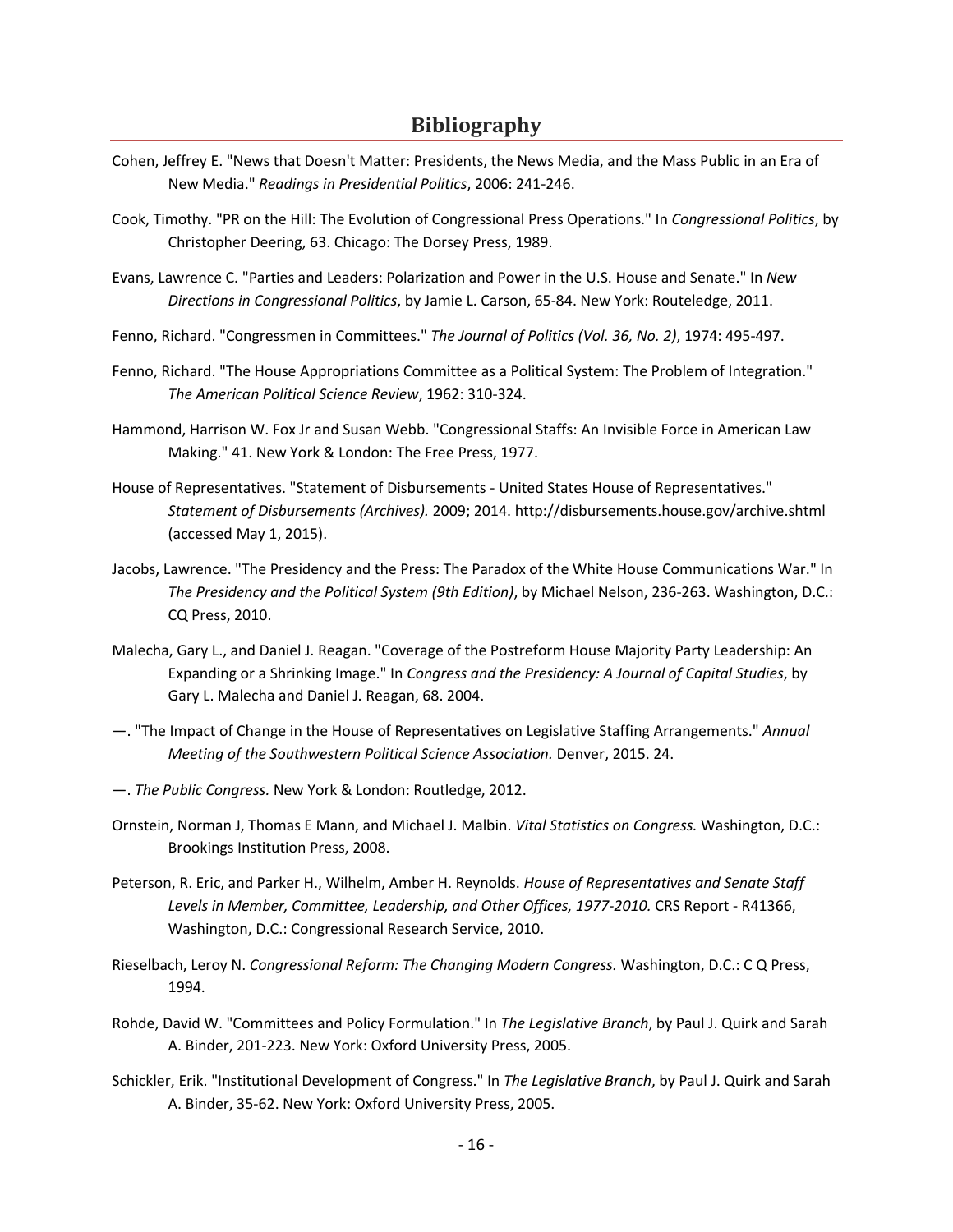- Shepsle, Kenneth A. "The Changing Textbook Congress." In *Can the Government Govern?*, by John E. Chubb and Paul E. Peterson, 238-266. Washington, D.C.: The Brookings Institution, 1989.
- Stewart, Charles. "Congressional Committees in a Partisan Era: The End of Institutionalization as We Know It?" In *New Directions in Congressional Politics*, by Jamie L. Carson, 85-110. New York: Routledge, 2011.
- Stolberg, Sheryl. *A Rewired Bully Pulpit: Big, Bold, and Unproven.* November 22, 2008. http://www.nytimes.com/2008/11/23/weekinreview/23stolberg.html (accessed July 1, 2015).
- Sullivan, John L, and Eric M Uslaner. "Congressional Behavior and Electoral Marginality." *American Journal of Political Science (Vol 22, No 3)*, 1978: 536-553.
- Wonderlick, John. *Keeping Congress Competent.* November 30, 2013. http://sunlightfoundation.com/policy/documents/keeping\_Congress\_competent/ (accessed July 1, 2015).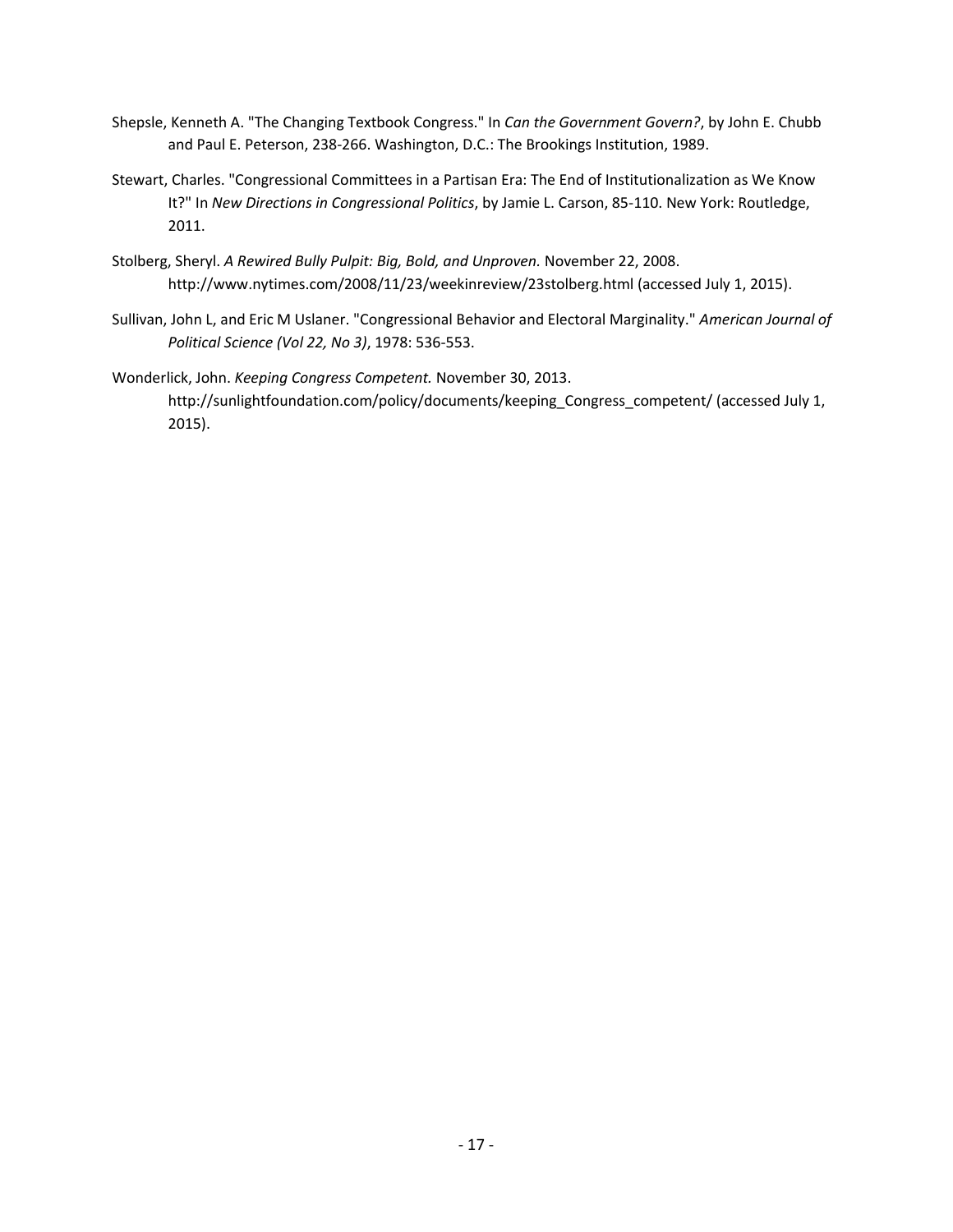# **Appendix**

## **I. House Statement of Disbursements & Applied Methods with Python**

Since late 2009, the House of Representatives began publishing the quarterly Statement of Disbursements (SoD) in electronic published document file (PDF) format. Since its original release in 1964, the SoD requires by law that members of Congress disclose financial activity of individual House offices to include supporting staff salaries, employer benefits, contracted payment to vendors, travel expenditures, district office rental, mailing expenses, and related operating supplies. Like many PDF files, the underlying data reported by the House was not readily accessible for the type of data analysis required by this research. In order to incorporate the source data from these disclosures, an academic Python distribution from Enthought Canopy was utilized to read published files and return normalized data formats suitable for this study (i.e. comma separated value or CSV).

Out of more than 2 million financial disbursements reported by the House since the first PDF publication was made available online, over 300,000 unique payments were classified as being for congressional staff compensation. In order to capture this data, tools from available Python libraries were required to allow this research to isolate full-time professional staff for reporting and presentation. While Excel may be a commonly used tool to variety of researchers, social scientists, and other data analysts, supporting Python libraries contributed a vital function in the transformation of PDF formatted files into tabular data analysis. By utilizing available syntax supported by installed 'PDFMiner', 'slate', and 'Pandas' libraries, these tools successfully handled a published source data format that would otherwise be unusable for more traditional data analysis applications.

# **II. Analytical Uses of SoD Data | Future Research & Development**

From more than 2 million financial disbursements made by the House, a great deal of congressional spending data was outside of the scope of this research, yet is publically available for future studies. In addition to personnel compensation, the SoD discloses congressional disbursements paid for employee benefits, vendor payments, official travel expenses, district rental expenses, official mailings, and office supplies associated within members within the House of Representatives (http://disbursements.house.gov/archive.shtml).

For future areas of analysis, additional data may be incorporated in order to integrate core congressional demographics, including the depth of social media audience participation. Additionally, the growing ecosystem of associated Python libraries should continue to provide rich visualization to the underlying source data and publish results to the web within the same environment. By harnessing the available ecosystem within the Python language, this field of study can continue to benefit from a range of dynamic capabilities from a wide variety of available data sources.

# **III. Data Tables**

Please see proceeding pages for full page visualization of referenced data tables.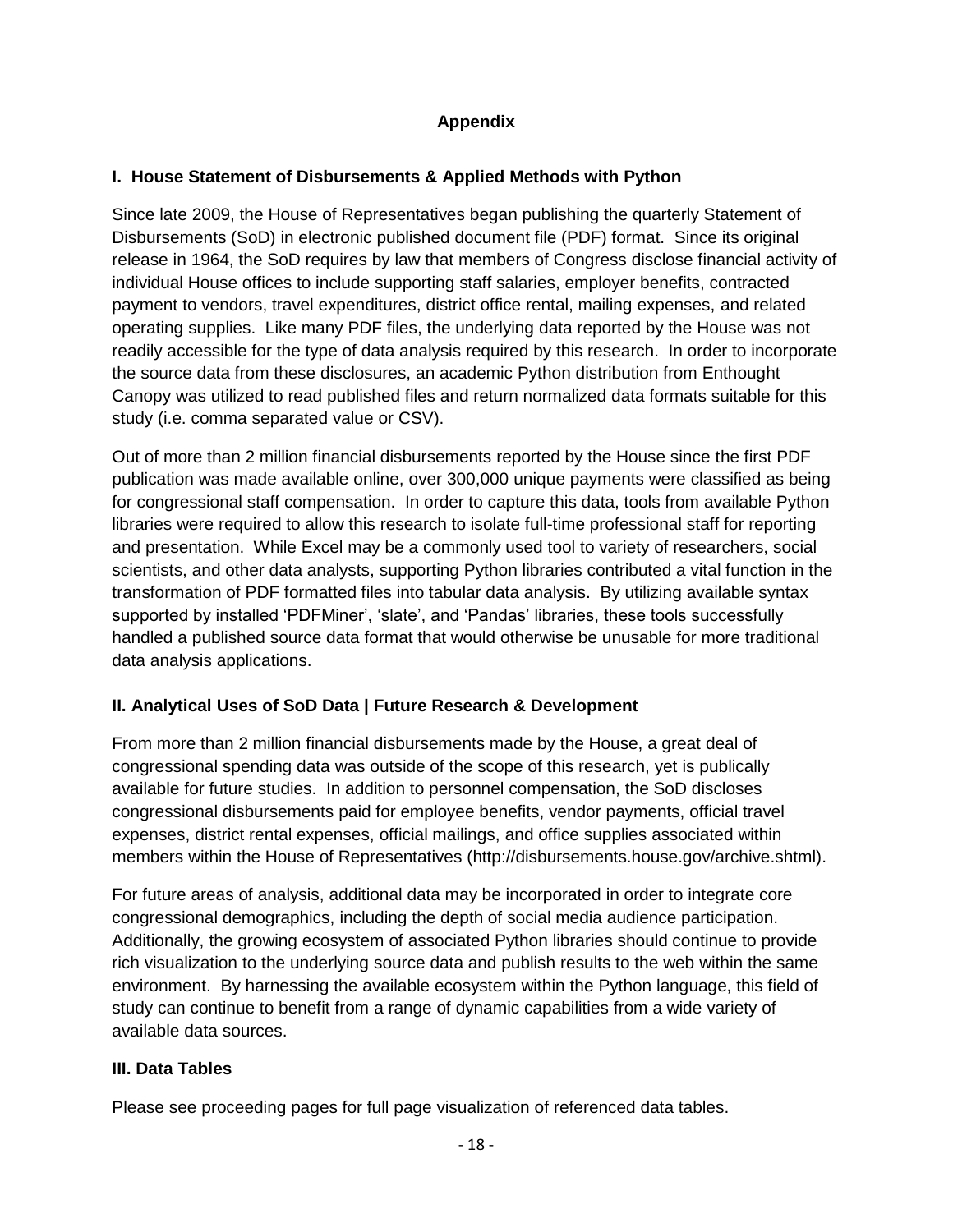

*House Congressional Staff (1979-2014) - Table 1 Source: Vital Statistics on Congress (2008); House Statement of Disbursements (2009 & 2014)*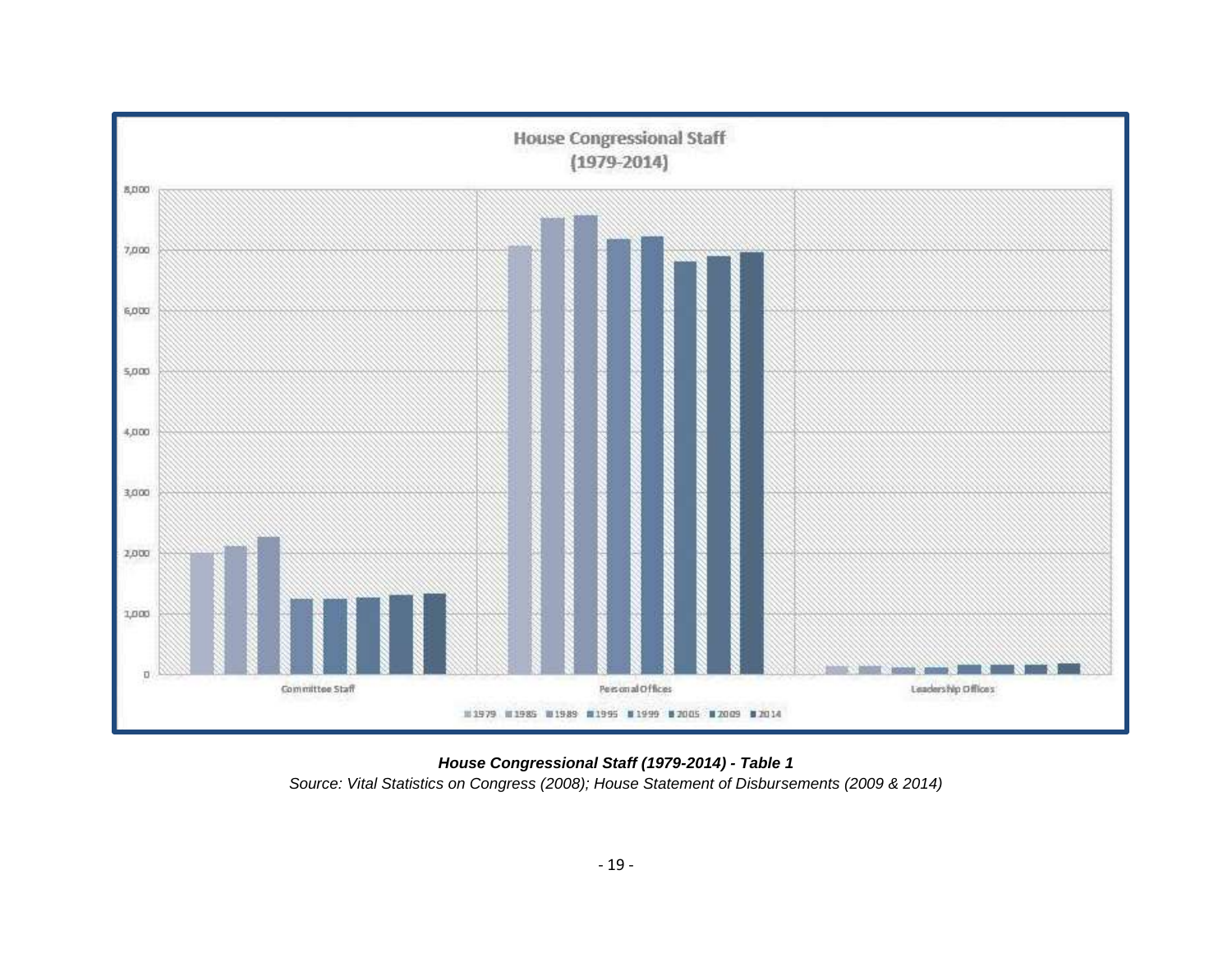

*House Committee Staff (1985-2014) - Table 2*

*Source: Vital Statistics on Congress (2008); House Statement of Disbursements (2009 & 2014)*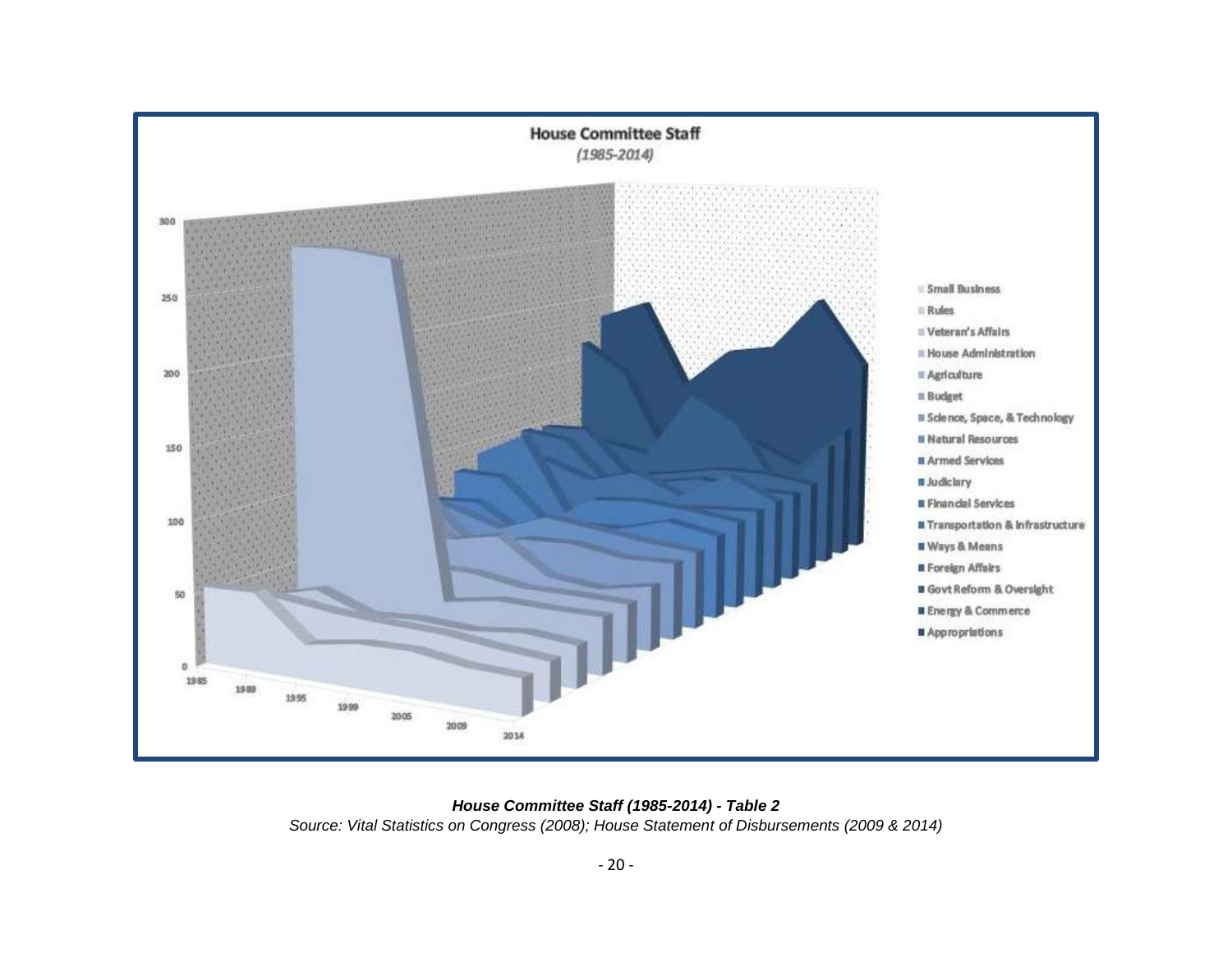

*House Staffing Concentration (2014) - Table 3 Source: House Statement of Disbursements (2014)*